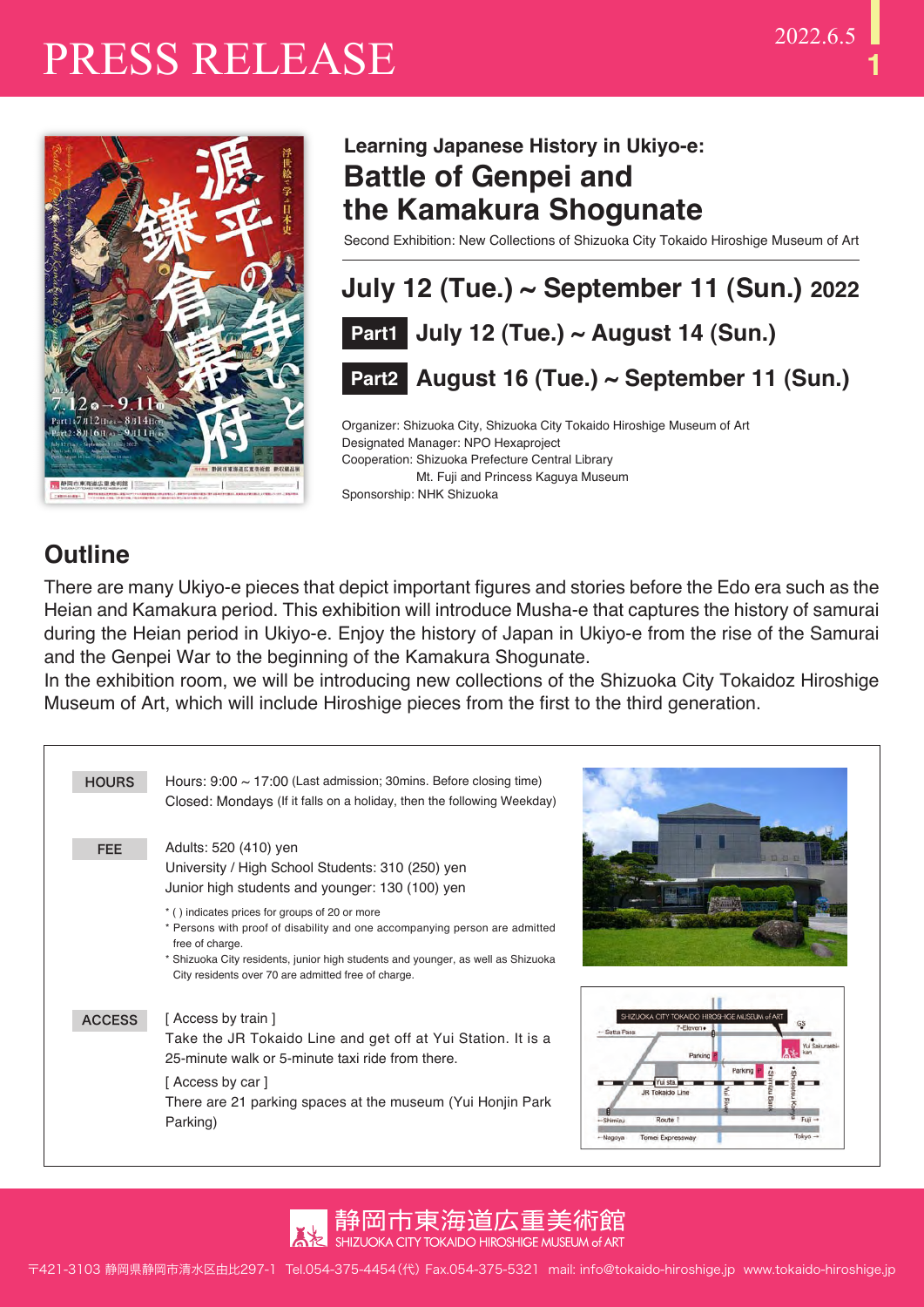### **Exhibition hall Battle of Genpei and the Kamakura Shogunate**

Samurai told and acted in folklores, Noh songs, and plays become heroes of the Edo people. Heroic battles or scenes captured in Ukiyo-e receive acclaim and lead to the genre of Ukiyo-e called *Musha-e*.

This feature will introduce the history from the Heian period with the rise of the samurai to the foundation of the Kamakura Shogunate and be separated into 4 categories to introduce Ukiyo-e depicting samurai and battles: 1) Rise of the Samurai, 2) Hogen and Heiji Wars and the Rise of the Taira clan, 3) The War of Minamoto-no Yoritomo and the End of the Taira clan, 4) The Kamakura Shogunate and Hojo Clan. Enjoy Japanese history through Ukiyo-e.

#### **Rise of the Samurai**



Part1: Taiso Yoshitoshi (Tsukioka Yoshitoshi) *Yoshitoshi's Warriors Trembling with Courage* "Minamoto no Yoshiie" Collection of Shizuoka Prefectural Central Library

#### **The War of Minamoto-no Yoritomo and the End of the Taira clan**



Part1:Kobayashi Kiyochika *Brief history of Japan for Beginner* "Battle of Danno-ura" Collection of Shizuoka Prefectural Central Library

#### **Hogen and Heiji Wars and the Rise of the Taira clan**



Part2: Utagawa Hiroshige "Taira no Tadamori" Collection of Shizuoka City Tokaido Hiroshige Museum of Art

#### **The Kamakura Shogunate and Hojo Clan**



Part2: Utagawa Kuniyoshi *Fifty-three Pairings for the Tokaido Road* "Mitsuke: The Cranes with Golden Tags" Collection of Shizuoka City Tokaido Hiroshige Museum of Art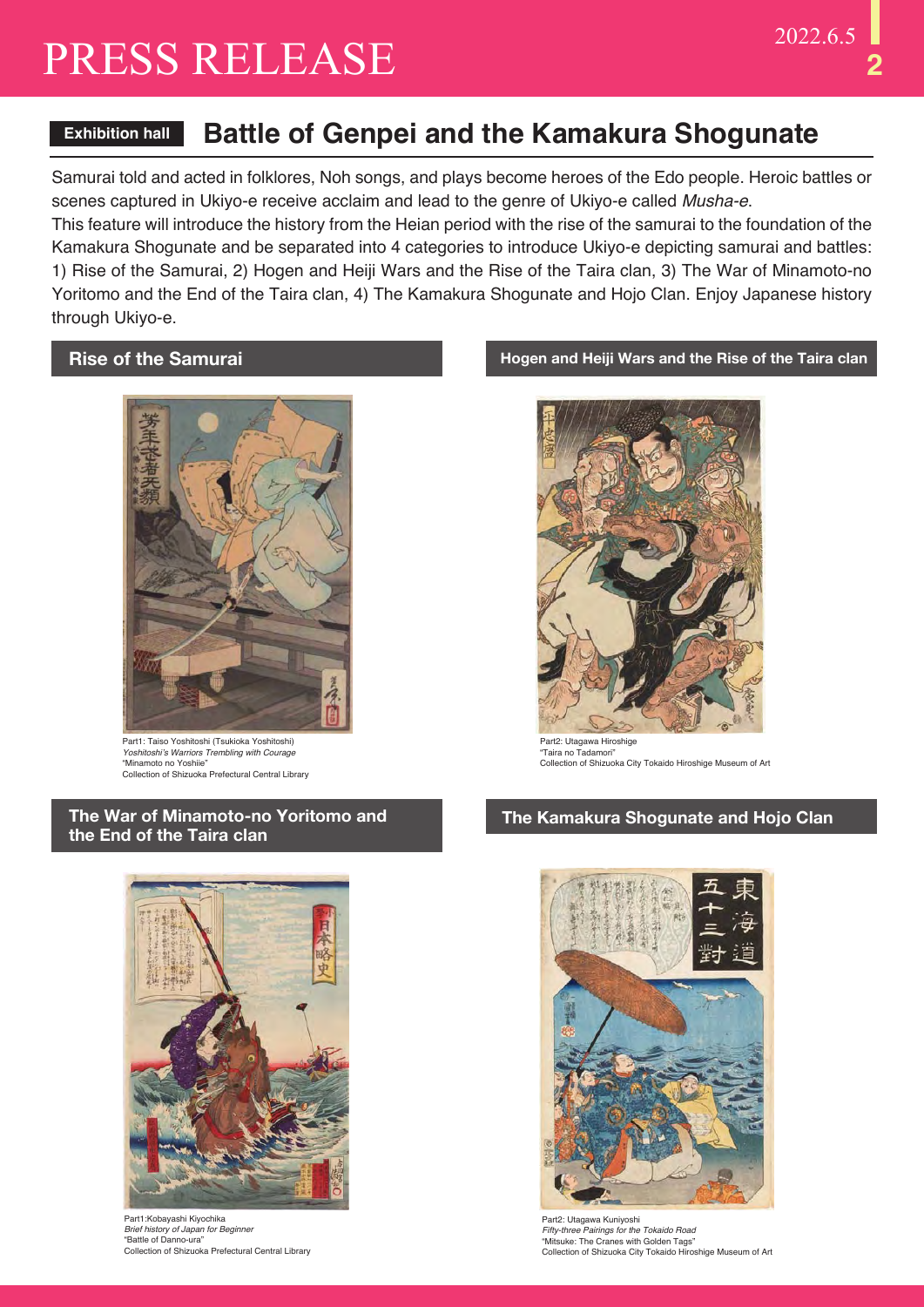# **3**

# PRESS RELEASE 2022.6.5

#### **New Collections of Shizuoka City Tokaido Hiroshige Museum of Art Exhibition room**

The Shizuoka City Tokaido Hiroshige Museum of Art collects and exhibits Ukiyo-e Hanga pieces with focus on Ukiyo-e *Eshi* (painter), Utagawa Hiroshige's work. This exhibition will introduce 12 recently collected works of Utagawa Hiroshige I, and his successors II and III, in addition to the existing collection in a total of 2 sessions. Through this opportunity, we would like to reveal newly acquired Ukiyo-e Hanga pieces and share our acquisition activities here at the museum.



Part1: Utagawa Hiroshige "Flourishing Business in Balladtown" Collection of Shizuoka City Tokaido Hiroshige Museum of Art



Part2: Utagawa Hiroshige, Utagawa Toyokuni ||| "The view of Tago no Ura"<br>Collection of Shizuoka City Tokaido Hiroshige Museum of Art

\*Changes may be made to the exhibit content and displayed works.

### **Related Event**

| 1. Workshop "Make An Ukiyo-e Letter Writing Set by Carving Bumpy Textures!?" |                                                                              |  |
|------------------------------------------------------------------------------|------------------------------------------------------------------------------|--|
| <b>IDATE</b>                                                                 | August 11 (Thu./Holiday) 10:30 ~ 11:30 / 14:00 ~ 15:00                       |  |
| <b>LADMISSION</b>                                                            | 330yen *museum entrance fee is required                                      |  |
| <b>REGISTRATION</b>                                                          | Applications accepted by telephone (054-375-4454)<br>or through our website. |  |
|                                                                              | *Space are limited to the first 10 people (pre-registration recommended).    |  |

#### **2. Gallery Talks by a Museum Curator**

#### **|DATE July 24 (Sun.) , August 28 (Sun.) 13:00 ~ 13:30**

#### **|ADMISSION**

**Free** \*museum entrance fee is required

\*Language: Japanese

\*The maximum number of entries will be limited to 10 to prevent the spread of the Coronavirus.

- \*Once we have reached the maxium number of entries, the event will be separated into numerous sessions.
- \*Please collect your entry ticket at the museum shop and meet at the entrance hall at the event start time.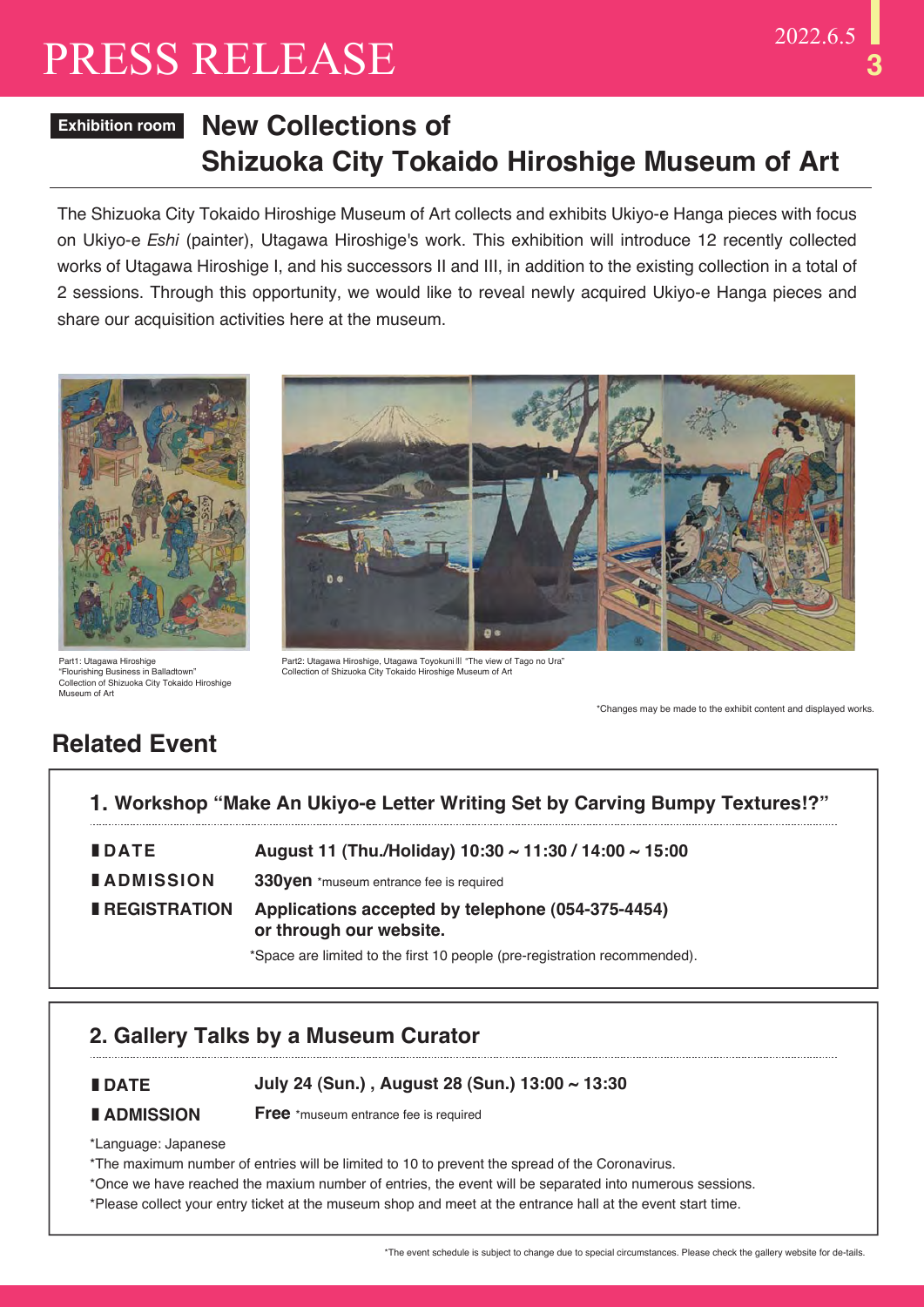## **Press Images**

High-resolution data for the following 6 images are available for editorial coverage of exhibitions. Please send your request by email or fax after reading the usage conditions on the following page.













### **Title and Credits**

| 2. Taiso Yoshitoshi<br>(Tsukioka Yoshitoshi) | Yoshitoshi's Warriors Trembling with Courage<br>"Minamoto no Yoshije"<br>Collection of Shizuoka Prefectural Central Library                                                       |
|----------------------------------------------|-----------------------------------------------------------------------------------------------------------------------------------------------------------------------------------|
|                                              | Collection of Shizuoka City Tokaido Hiroshige Museum of Art                                                                                                                       |
|                                              | Brief history of Japan for Beginner "Battle of Danno-ura"<br>Collection of Shizuoka City Tokaido Hiroshige Museum of Art                                                          |
|                                              | 5. Utagawa Kuniyoshi <b>www.wwwwww.proget Pairings for the Tokaido Road</b> "Mitsuke: The Cranes with Golden Tags"<br>Collection of Shizuoka City Tokaido Hiroshige Museum of Art |
|                                              | "Flourishing Business in Balladtown"<br>Collection of Shizuoka City Tokaido Hiroshige Museum of Art                                                                               |